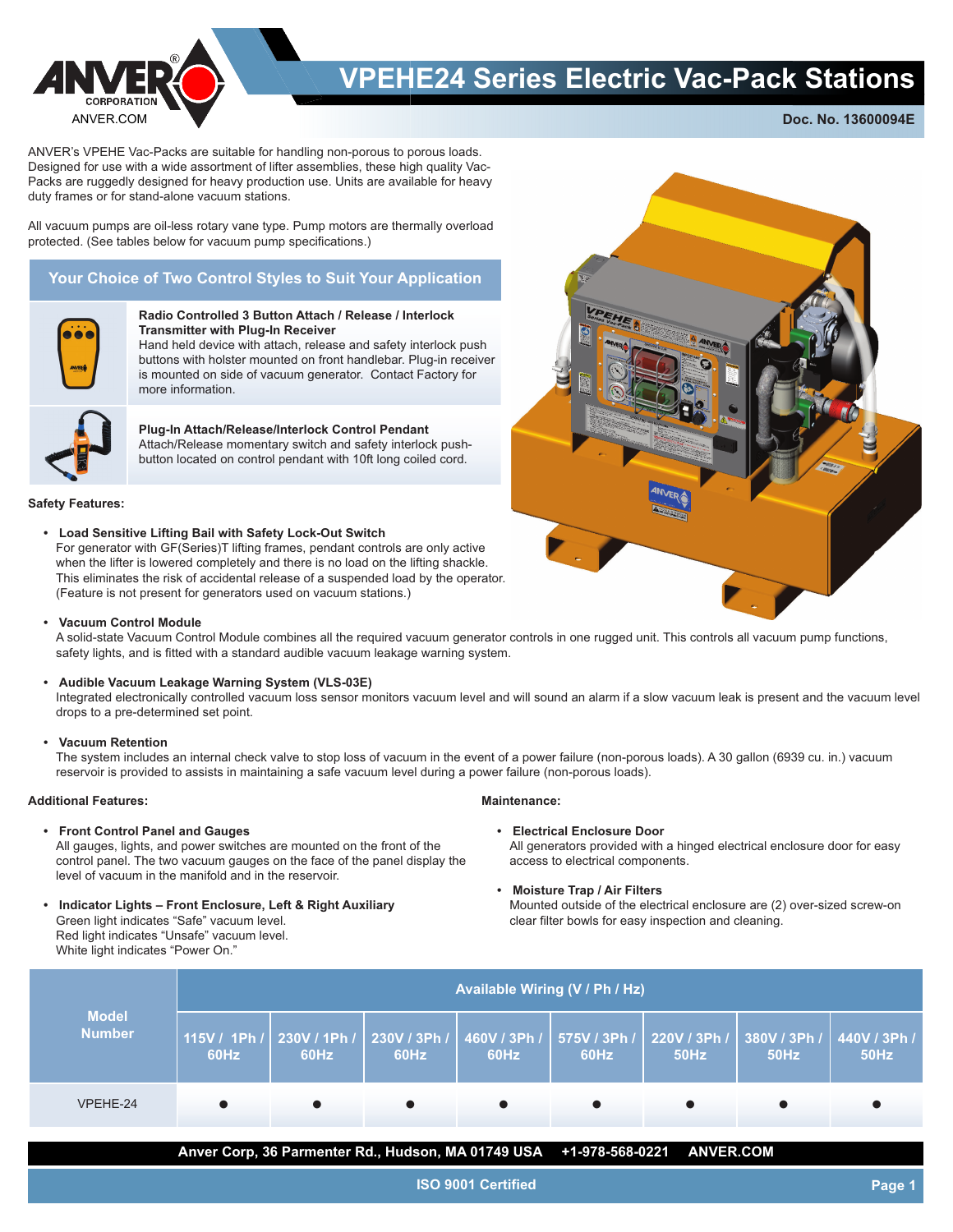

# **VPEHE24 Series Electric Vac-Pack Stations**

**Doc. No. 13600094E**





 31 786



| <b>Model Number</b>                | <b>VPEHE24-116</b> | <b>VPEHE24-216</b> | <b>VPEHE24-236</b> | <b>VPEHE24-436</b> | <b>VPEHE24-575</b> | <b>VPEHE24-235</b> | <b>VPEHE24-335</b> | <b>VPEHE24-435</b> |
|------------------------------------|--------------------|--------------------|--------------------|--------------------|--------------------|--------------------|--------------------|--------------------|
| Incoming Power Requirement         | 110V/1PH/60Hz      | 220V/1PH/60Hz      | 230V/3PH/60Hz      | 460V/3PH/60Hz      | 575V/3PH/60Hz      | 220V/3PH/50Hz      | 380V/3PH/50Hz      | 440V/3PH/50Hz      |
| Incoming Amperage Require-<br>ment | 23                 | 11.5               | $\overline{7}$     | 3.5                | 3.0                | 10.5               | 4.25               | <b>TBD</b>         |
| Unit Weight [lbs.(Kg)]             | 233 (106)          | 233 (106)          | 233 (106)          | 233 (106)          | 233 (106)          | 233 (106)          | 233 (106)          | 233 (106)          |
| Vacuum Pump [HP (Kw)]              | 1.5(1.1)           | 1.5(1.1)           | 1.5(1.1)           | 1.5(1.1)           | 1.5(1.1)           | 1.5(1.1)           | 1.5(1.1)           | 1.5(1.1)           |
| Maximum Vacuum [in. Hq<br>(mmHq)   | 26.5 (673)         | 26.5 (673)         | 26.5 (673)         | 26.5 (673)         | 26.5 (673)         | 26.5 (673)         | 26.5 (673)         | 26.5 (673)         |
| Vacuum Pump Flow [SCFM<br>(1/min.) | 24 (680)           | 24 (680)           | 24 (680)           | 24 (680)           | 24 (680)           | 24 (680)           | 24 (680)           | 24 (680)           |
| Vacuum Port Size [NPT]             | 1"                 | 411                | 4"                 | 1"                 | 1"                 | 4"                 | 4"                 | 1"                 |

| <b>Choose Your Control Style Below</b> |                                                             |  |  |  |
|----------------------------------------|-------------------------------------------------------------|--|--|--|
| <b>Part Number</b>                     | <b>Description</b>                                          |  |  |  |
| RCPK-AC/DC-ARI                         | Radio Control Kit for Vac-Packs, Attach/Release             |  |  |  |
| EPK-AC/DC-ARI                          | Pendant Control Kit for Vac-Packs, Attach/Release/Interlock |  |  |  |

**Anver Corp, 36 Parmenter Rd., Hudson, MA 01749 USA +1-978-568-0221 ANVER.COM**